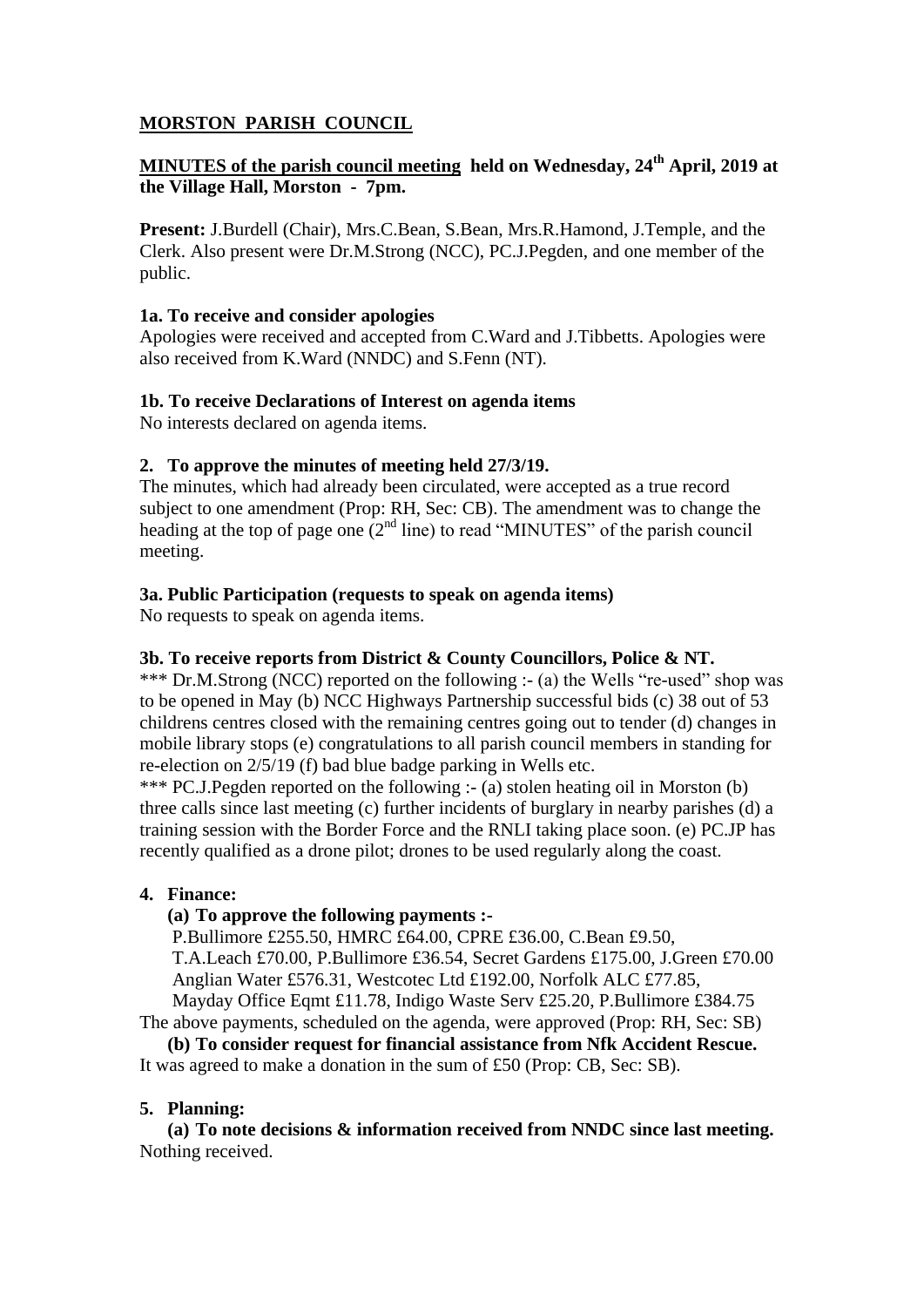### **(b) To consider planning applications received since agenda was printed** None received.

**(c) To consider response re consultation on NNDCs First Draft Local Plan.** It was agreed to go online and also attend, if possible, a drop in event in Holt on 15/5/19 before responding to this consultation. Carried forward to next agenda. It was noted the consultation ended on 19/6/19.

**(d) PF/19/0598; Removal of old extension etc; Tides Reach, 1 – 5 The Street.** It was agreed "no objections" to this application (Prop: RH, Sec: CB).

#### **6. Highways and Footpath Matters:**

### **(a) To receive update re the proposed path through the Churchyard** Nothing further to report.

#### **(b) To further consider maintenance of the pond.**

As agreed last autumn the Clerk had contacted the contractors, Conservation Works, to re-visit the pond and decide on the best way forward. The Chair said that he had arranged to meet them onsite on Friday

#### **(c) To note difficulties experienced by grass cutting contractor.**

The grass cutting contractor had experienced difficulties in cutting the grass in the churchyard because of building material etc left on site. JB had spoken with a representative of the church to try and sort this matter and the contractor had been instructed to cut the areas only where it would not damage his cutting blades, which were very expensive. Noted.

#### **7. Meetings & Conferences (announcements & reports)**

Merchant Navy Day was on  $3<sup>rd</sup>$  September and SB said he would be hoisting the red ensign flag as last year.

### **8. Caravan Site and Village Hall:**

### **(a) To consider purchasing new chairs for the village hall**

JPT had emailed the Clerk stating that she would progress this matter for the next meeting. Noted.

#### **(b) To review the caravan site tenancy agreement**

The Clerk had been informed by the Tree Officer at NNDC that the old western hedge could be removed and that holm oak was a good type of replacement for this area. The Chair had discussed the work with the contractor on site and the PC is now waiting for his quotation to carry out the work. The Clerk would chase the contractor to make sure a quotation was available for the next meeting.

#### **(c) To consider purchasing audio equipment for the village hall**

In the absence of JPT it was agreed to carry this matter forward to the next meeting.

### **9. To receive update re the Morston Regatta. (2019) (CW).**

CW, via email, stated that he had nothing to report this month.

### **10. To note & consider the parish council elections in May, 2019.**

The parish will not be holding a parish council election as the existing seven members were the only nominations received by NNDC Electoral Services. Noted. The District Council election will of course go ahead on the 2<sup>nd</sup> May, 2019.